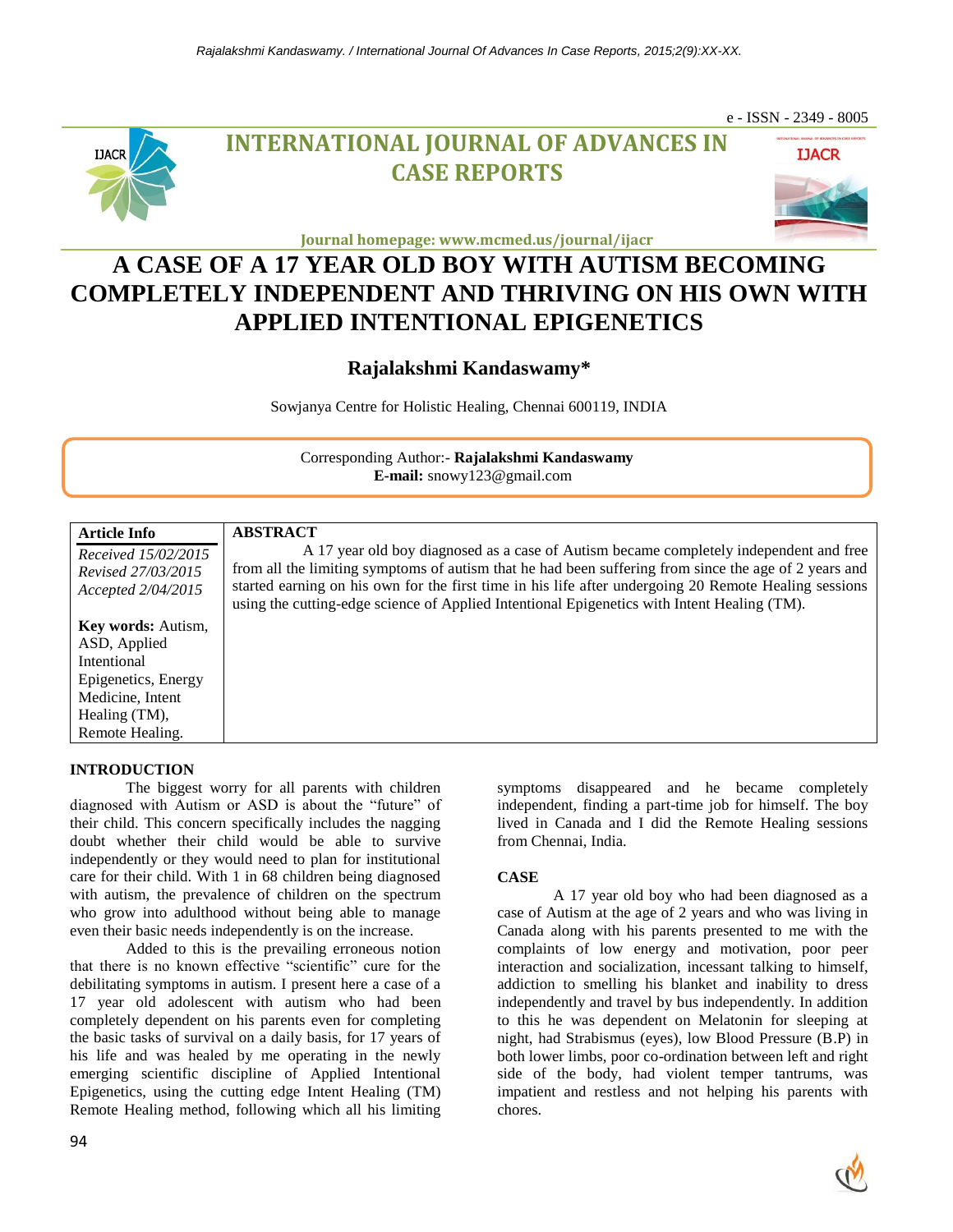#### **MATERIALS**

Epigenetics literally means "control above genes". Applied Intentional Epigenetics is the art and science of applying techniques that bring about epigenetic transformations in a being or system using the power of Intention in any way, shape or form. It brings about these transformations at the level of the genes and the DNA of the being by bringing about Energy Shifts within the patterns encoded in the DNA, among other things. Applied Intentional Epigenetics thus has an underlying Energy Medicine basis to it. Energy Medicine is the art and science of restoring a being/system to its natural state of well-being and wholeness by augmenting the innate ability of the being/system to heal itself on all levels by bringing about shifts in the energy fields in the being/system to resonate with its natural frequency of alignment, balance and harmony. Intent Healing(TM) is healing using the power of Intention, accessing energies prior to consciousness that is free from all limiting conditioning and which brings about the realignment in the energy fields of beings/systems by rewiring the neural network in the brain and gut, reprogramming the DNA and erasing faulty cellular memories. To understand the newly emerging scientific fields of Applied Intentional Epigenetics, Applied Energy Medicine and the Intent Healing(TM) method further, it is recommended to read the two editorials given under the references in this report.

#### **METHODS**

Energy based assessments and reports were given to each parent individually after the observation of their energies over two days and two nights. Similar energy assessment was done for the boy as well and the report of his energy pattern was shared with both parents. The specific and individual energy disturbances seen in each of them and the reasons for the same was explained in detail in the report. Remote Healing sessions with Intent Healing(TM) was done. The healing session were of two types - Timed remote healing sessions and healing sessions over Skype. The sessions over Skype was done with the parents and the sessions for the boy was done over Skype as well as Timed remote healing sessions when the boy was lying in bed at night. The total number of healing sessions were 20 of which 3 sessions were done with the father, 1 session with the mother (both biological parents) and 16 sessions for the boy ( 5 sessions over Skype and 11 sessions as Timed Remote Healing sessions where the boy was lying in bed in Canada while I channeled Intent Healing energies from India). The sessions were spread over over a period of one month. The energy disturbance in each parent and the boy was corrected and their energies re-aligned in the healing sessions over Skype and in the timed remote healing sessions. Regular feedback about the shifts seen in the energy fields of each parent and in the boy was given to the parents after each healing session done with them and their child. Regular feedback and update about the progress in the boy with the healing sessions was reported by the father and the boy through email correspondence and as "before healing" and "after healing" pictures and videos.

#### **RESULTS**

Improvements in the symptoms were seen right from the first healing session with the father of the child. The results seen with the healing sessions over a span of one month were as follows- dramatic improvement in energy levels and for the first time in his life the boy started waking up and going for early morning exercise of running, completely of his own interest and volition. Remarkable improved focus and performance in studies with motivation to study on his own was reported and the boy started initiating active discussions relating to studies, with his peers at school. Self-talking completely stopped. He started taking the bus to school on his own and started traveling independently. Additionally, he started playing basket-ball at school and started dressing on his own. He stopped taking melatonin and started sleeping effortlessly and well at night. B.P in lower limbs became completely normal with normal co-ordination between left and right sides of the body. Strabismus vastly improved. He developed satisfactory emotional stability, started helping his parents with daily chores of his own interest and successfully obtained a part-time job of his own interest and volition, in Canada.

#### **CONCLUSIONS**

Applied Intentional Epigenetics using Intent Healing(TM) method can heal the limiting symptoms in Autism including and especially in adolescents/adults on the spectrum, regardless of the number of years they may have been suffering with the limiting symptoms. Intent Healing Remote healing method results in improvements seen right from the first healing session, ultimately leading to permanent healing of the limiting symptoms in Autism. This liberates the person from feeling limited and trapped by the symptoms and helps them to experience freedom for the first time in their lives. Not only that, Applied Intentional Epigenetics empowers the individual with autism by helping them become truly independent and enables them to thrive with their unique gifts and talents. It would be worthwhile to bring this quote by Tesla to our consciousness. "The day science begins to study nonphysical phenomena, it will make more progress in one decade than in all the previous centuries of its existence." – Nikola Tesla.

#### **REFERENCES**

- 1. Rupert Sheldrake. (2012). Deepak Chopra Books. 1<sup>st</sup> edn.
- 2. Lynne Mctaggart. (2008). The Intention Experiment : Using Your Thoughts To Change